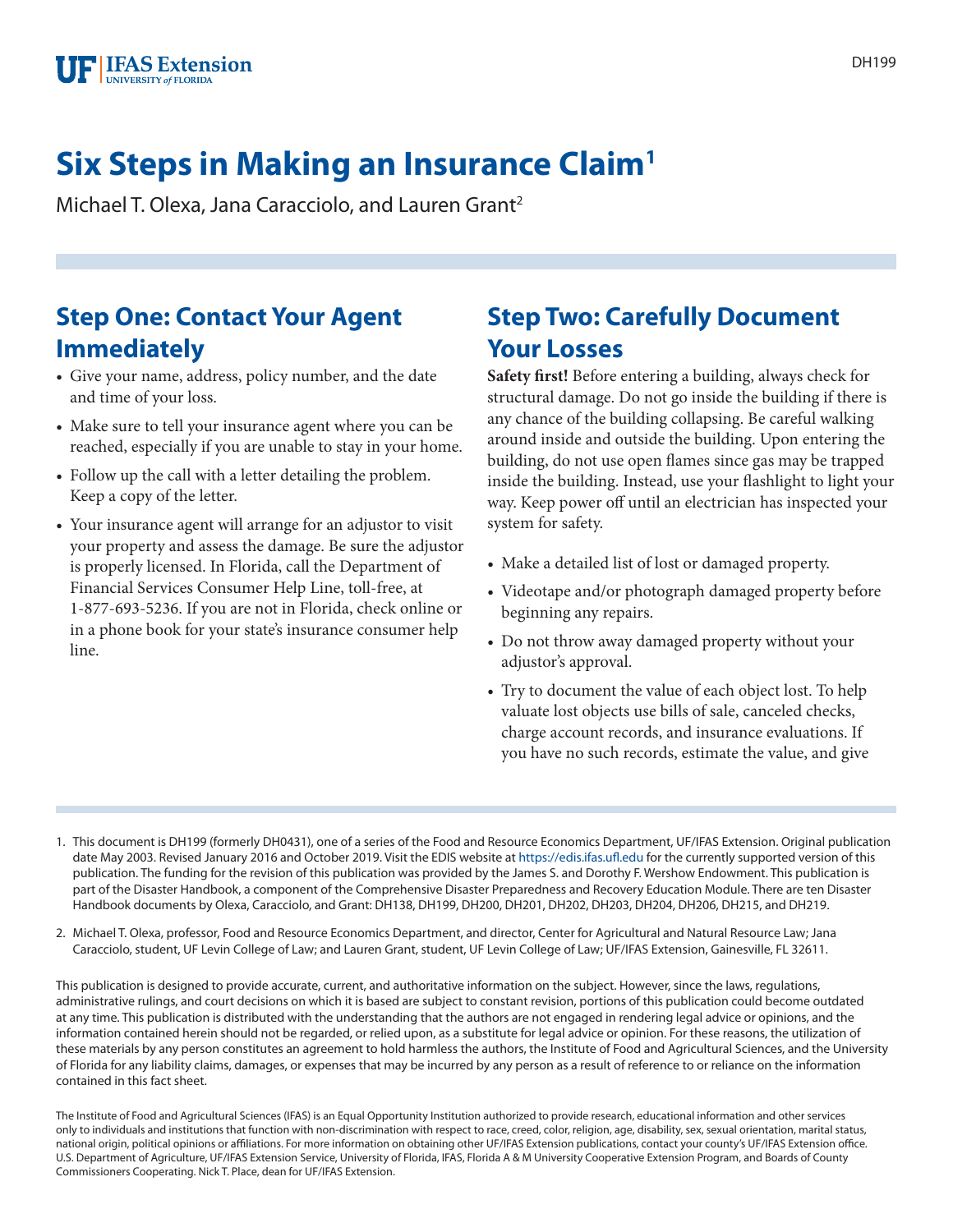purchase place and date of purchase. Include this information with your list.

- List cleaning and repair bills, including materials, cost of rental equipment, and depreciation of purchased equipment.
- List any additional living expenses you incur if your home is so severely damaged that you have to find other accommodations while repairs are being made (this includes motel bills, restaurant bills, home rental, and/or car rental).

## **Step Three: Protect Your Property from Further Damage or Theft**

- If there is roof damage or broken windows, make sure to make temporary repairs. Cover damaged roof areas with tarps and cover broken windows with boards or plastic.
- If household furnishings are exposed to weather, move them to a safe location for storage.
- Remember the documentation from Step Two! Save receipts for what you spend and submit them to your insurance company for reimbursement.
- If your home has been flooded, protect your family's health by cleaning your home right away. Floodwaters pick up sewage and chemicals from roads, farms, and factories. Throw out food and medicine that may have come into contact with floodwater. Dry out waterdamaged furnishings and clothing as soon as possible to prevent fading and deterioration.

# **Step Four: Working with Adjustor**

- Your insurance agent will arrange for an adjustor to visit your property and assess the damage. Be sure the adjustor is properly licensed. In Florida, call the Department of Financial Services Consumer Help Line, toll-free, at 1-877-693-5236. Check online or in a phone book for your state's insurance consumer help line.
- Be sure that you or a trusted advisor is present when the adjustor visits the site.
- Work with the adjustor. It is the adjustor's job to assist you and review your claim. The adjustor will inspect your list of lost or damaged property. The adjustor will work with you to calculate the value of the items on the list and prepare a repair estimate of damage to the property.
- You and your adjustor need to come to an agreement as to the scope of damage, which is an agreement as to *what* needs to be repaired or replaced without a dollar amount.

• Make sure you know what needs to be done to follow up on this agreement and why. If you do not understand what needs to be done, ask the adjustor for instructions in writing.

# **Step Five: Settling Your Claim**

- You may settle personal property and structural claims at separate times, although your adjustor may suggest that you file the claims together. Filing the two types of claims separately allows you to take the time needed to determine the full extent of your losses.
- Do not be in a hurry to settle your claim. Wait until you have discovered all the damage before filing a claim.
- If you are dissatisfied with the settlement offer, talk things over with your agent and adjustor.
- If you and your adjustor cannot reach a settlement, you may obtain mediation through your state's department of insurance. Mediation is an informal process where a neutral third party helps the parties resolve the dispute. If you are in Florida, call the Department of Financial Services Consumer Help Line, toll-free, at 1-877-693- 5236 for information on mediation or other methods of dispute resolution. Check online or in a phone book for your state's insurance consumer help line.

## **Step Six: Repairing Your Home**

- You or your insurance company may contract for the repair of your home. Make sure the contractor is a reputable firm that is both licensed and insured. You can find out whether the contractor holds a proper license by contacting your state's department of business regulations. In Florida, contact the Department of Business and Professional Regulation online, or call 1-850-487-1395 (this is not a toll-free number).
- Beware of door-to-door sellers when choosing a contractor to make repairs. Sometimes undependable workers enter a damaged area, make cheap repairs, and leave before the residents discover that the repairs are inadequate. If your local contractor cannot do the work, ask the contractor to recommend someone.
- Get a written estimate that includes any oral promises the contractor made. Always ask if there is a charge for an estimate before allowing anyone into your home.
- Your insurance company may initially pay you a sum equal to the actual cash value, unless you request minimal repairs. The company will withhold the balance of the full replacement cost until after you complete the repairs.